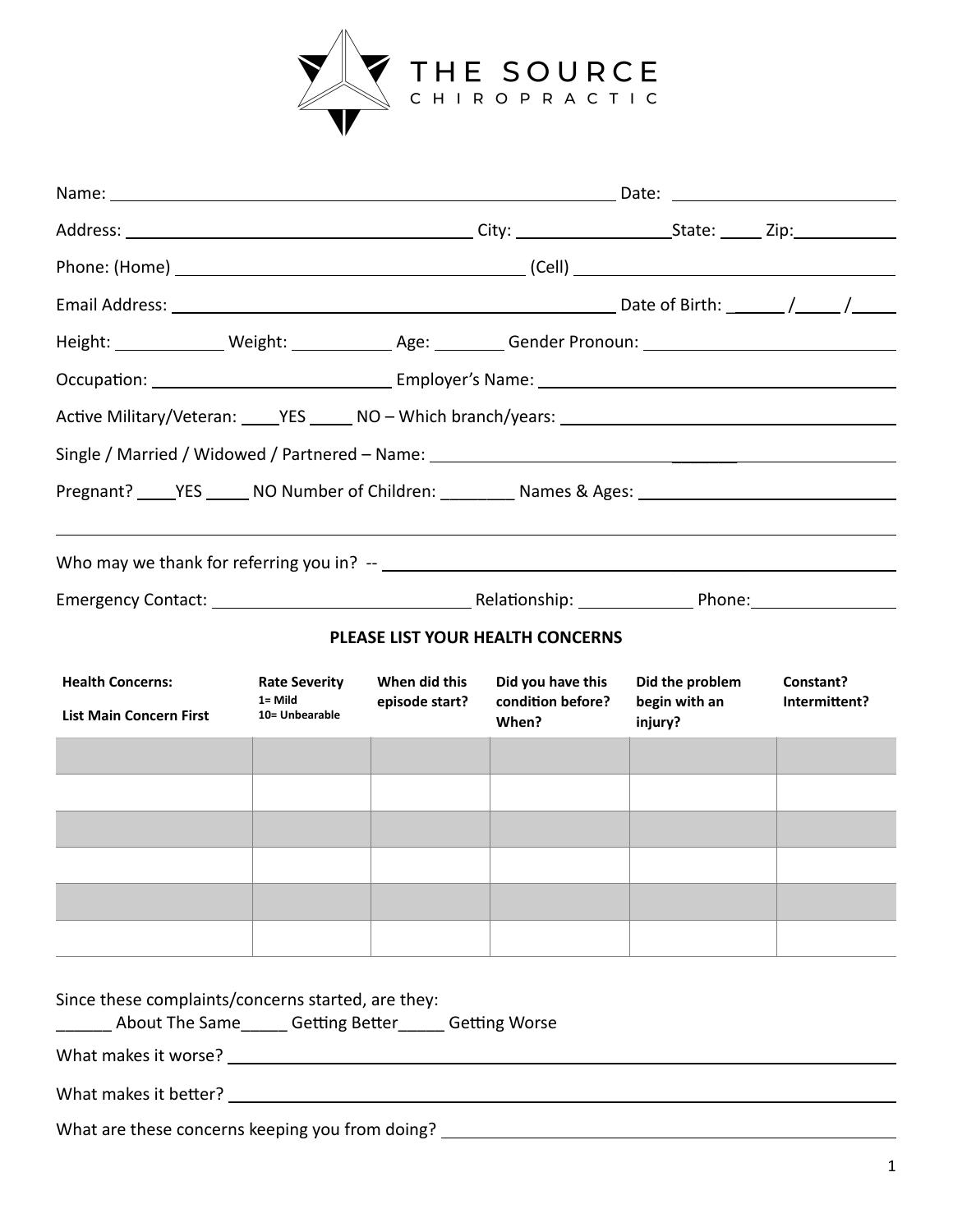| Have you seen any other doctors/ health providers for this condition?                                          |            |           |                                                                                                                                                                                                                                  |  |  |
|----------------------------------------------------------------------------------------------------------------|------------|-----------|----------------------------------------------------------------------------------------------------------------------------------------------------------------------------------------------------------------------------------|--|--|
| _________________Chiropractor ________________ Medical Doctor ____________Other                                |            |           |                                                                                                                                                                                                                                  |  |  |
|                                                                                                                |            |           | If so, WHO & WHEN: $\sqrt{2\pi}$ MeV and the set of the set of the set of the set of the set of the set of the set of the set of the set of the set of the set of the set of the set of the set of the set of the set of the set |  |  |
|                                                                                                                |            |           |                                                                                                                                                                                                                                  |  |  |
|                                                                                                                |            |           |                                                                                                                                                                                                                                  |  |  |
|                                                                                                                |            |           |                                                                                                                                                                                                                                  |  |  |
|                                                                                                                |            |           |                                                                                                                                                                                                                                  |  |  |
| Have you ever been knocked unconscious? _________ YES _________ NO                                             |            |           |                                                                                                                                                                                                                                  |  |  |
|                                                                                                                |            |           | Fractured any bones? _____YES ______ NO - If YES, please describe: _________________________________                                                                                                                             |  |  |
|                                                                                                                |            |           |                                                                                                                                                                                                                                  |  |  |
| <b>Pregnancy &amp; Fertility History</b>                                                                       |            |           |                                                                                                                                                                                                                                  |  |  |
| Any fertility issues or treatments?                                                                            | <b>YES</b> | NO        | If yes, please explain:                                                                                                                                                                                                          |  |  |
| Do you smoke?                                                                                                  | <b>YES</b> | <b>NO</b> | If yes, how many per week?                                                                                                                                                                                                       |  |  |
| Do you drink?                                                                                                  | <b>YES</b> | <b>NO</b> | If yes, how many per week?                                                                                                                                                                                                       |  |  |
| Do you exercise?                                                                                               | <b>YES</b> | <b>NO</b> | If yes, please explain:                                                                                                                                                                                                          |  |  |
| Any illness during pregnancy?                                                                                  | <b>YES</b> | <b>NO</b> | If yes, please explain:                                                                                                                                                                                                          |  |  |
| Any ultrasounds??                                                                                              | <b>YES</b> | <b>NO</b> | If yes, please explain:                                                                                                                                                                                                          |  |  |
|                                                                                                                |            |           | Please explain any notable episodes of mental or physical stress during your pregnancy:                                                                                                                                          |  |  |
|                                                                                                                |            |           |                                                                                                                                                                                                                                  |  |  |
|                                                                                                                |            |           | Please explain any other concerns or notable remarks about your child's conception or pregnancy:                                                                                                                                 |  |  |
|                                                                                                                |            |           |                                                                                                                                                                                                                                  |  |  |
| # of previous pregnancies _______________________________# of previous deliveries ____________________________ |            |           |                                                                                                                                                                                                                                  |  |  |
|                                                                                                                |            |           |                                                                                                                                                                                                                                  |  |  |
|                                                                                                                |            |           |                                                                                                                                                                                                                                  |  |  |
| <b>Childbirth Care Givers (Please List):</b>                                                                   |            |           |                                                                                                                                                                                                                                  |  |  |
|                                                                                                                |            |           |                                                                                                                                                                                                                                  |  |  |
|                                                                                                                |            |           |                                                                                                                                                                                                                                  |  |  |
|                                                                                                                |            |           |                                                                                                                                                                                                                                  |  |  |
|                                                                                                                |            |           |                                                                                                                                                                                                                                  |  |  |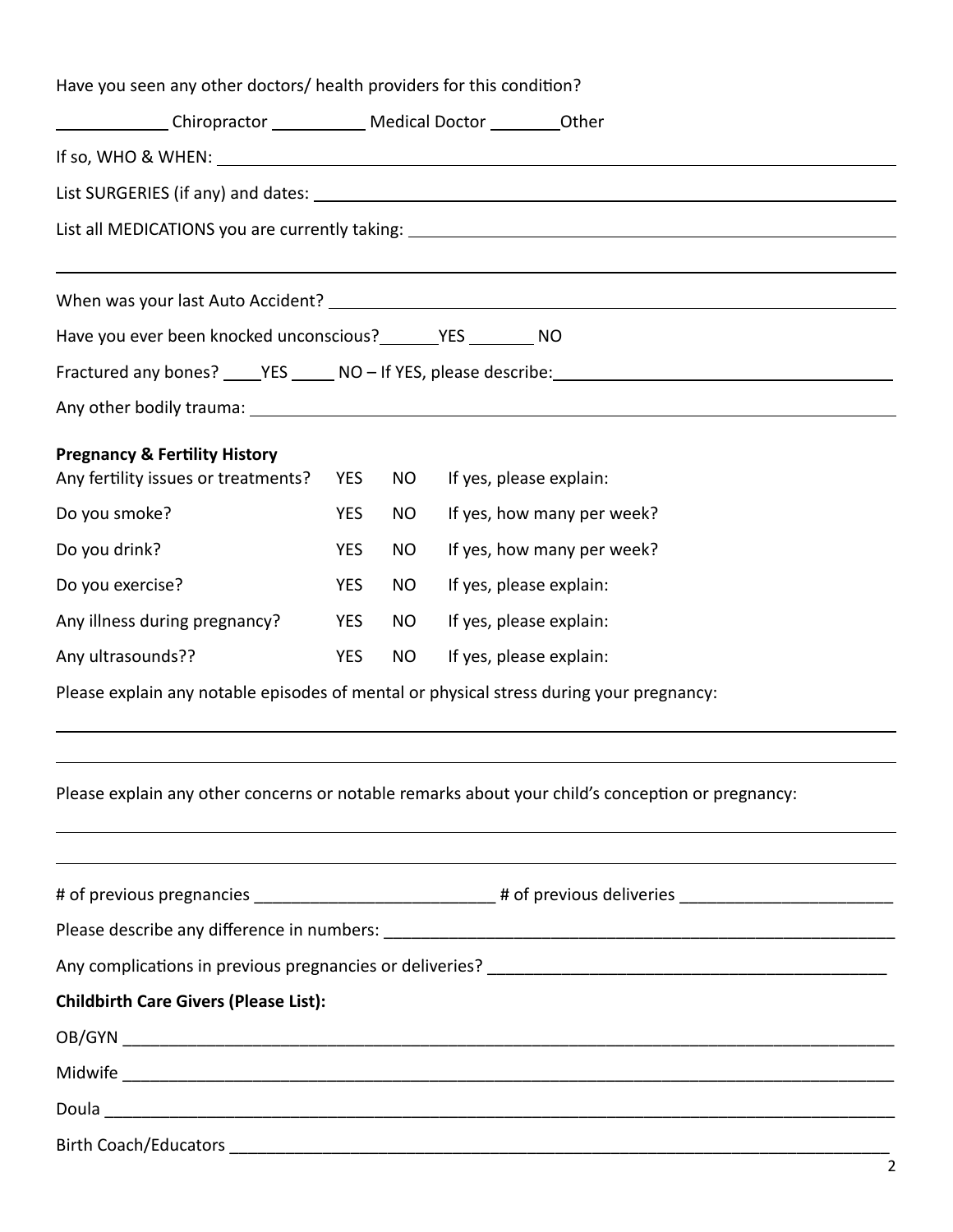## **CIRCLE ANY & ALL OF THESE PROBLEMS YOU'VEHAD IN THE LAST 2 YEARS**

| <b>DIZZINESS</b>      | <b>ASTHMA</b>              | KIDNEY PROBLEMS          | <b>CHRONIC FATIGUE</b> |
|-----------------------|----------------------------|--------------------------|------------------------|
| <b>HEADACHES</b>      | <b>ULCERS</b>              | <b>BLADDER PROBLEMS</b>  | <b>LUPUS</b>           |
| <b>VERTIGO</b>        | <b>CHEST PAINS</b>         | <b>IRRITABLE BLADDER</b> | <b>FYBROMYALGIA</b>    |
| <b>EAR INFECTIONS</b> | <b>ARM NUMBNESS</b>        | <b>SCIATICA</b>          | ADD / ADHD             |
| <b>ALLERGIES</b>      | ARM PAIN                   | <b>LEG NUMBNESS</b>      | <b>GERD</b>            |
| <b>TMJ</b>            | <b>HAND NUMBNESS</b>       | <b>FEET NUMBNESS</b>     | <b>ANXIETY</b>         |
| <b>NECK PAIN</b>      | SHOULDER PAIN              | LOW BACK PAIN            | <b>NERVOUSNESS</b>     |
| <b>MIGRAINES</b>      | <b>HEART DISORDERS</b>     | HIP PAIN                 | <b>EPILEPSY</b>        |
| STIFFNESS IN NECK     | MID BACK PAIN              | <b>LEG PAINS</b>         | <b>DISC PROBLEMS</b>   |
| <b>CHRONIC SINUS</b>  | STOMACH DISORDERS          | <b>KNEE PAIN</b>         | <b>INFERTILITY</b>     |
| <b>THROAT ISSUES</b>  | <b>NAUSEA or REFLUX</b>    | LIVER DISEASE            | <b>OTHER</b>           |
| <b>THYROID ISSUES</b> | <b>HIGH BLOOD PRESSURE</b> | MENSTRUAL ISSUES         |                        |
|                       |                            |                          |                        |

## **CIRCLE ANY CONDITIONS YOU HAVE CURRENTLY OR IN THE PAST:**

STROKE - CANCER - HEART DISEASE - SPINAL SURGERY - SEIZURES - SPINAL FRACTURE - SCOLIOSIS – DIABETES Are you interested in tracking your emotional well-being while in care at The Source Chiropractic? \_\_\_\_\_YES \_\_\_\_\_\_ NO What are your expectations with care at The Source Chiropractic?

\_\_\_\_\_\_\_\_\_\_\_\_\_\_\_\_\_\_\_\_\_\_\_\_\_\_\_\_\_\_\_\_\_\_ \_\_\_\_\_\_\_\_\_\_\_\_\_\_\_\_\_\_\_\_\_\_\_\_\_\_\_\_\_\_\_\_\_ \_\_\_\_\_\_\_\_\_\_\_\_\_\_\_\_\_\_\_

**PRINT NAME** DATE

Name:\_\_\_\_\_\_\_\_\_\_\_\_\_\_\_\_\_\_\_\_\_\_\_\_\_\_\_\_\_\_

Date: \_\_\_\_\_\_\_\_\_\_\_\_\_\_\_\_\_\_\_\_\_\_\_\_\_\_\_\_\_\_\_

# **EMOTIONAL HEALTH AND WELLBEING**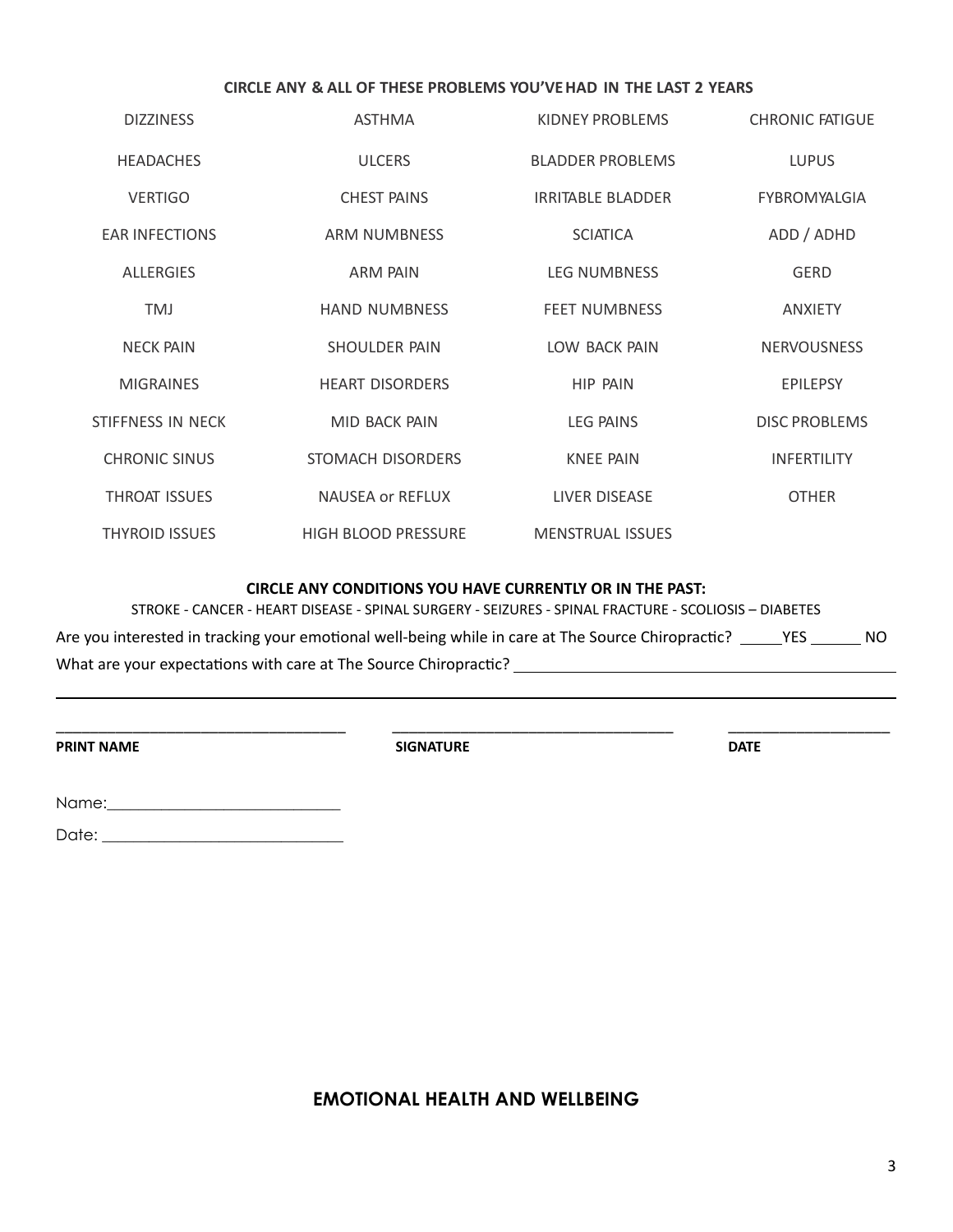Below are some statements about feelings and thoughts. Please circle the number that best describes your experiences of each over the last 2 weeks.

| <b>STATEMENTS</b>                                      | <b>NONE</b><br>OF THE<br><b>TIME</b> | <b>RARELY</b>  | <b>SOME OF</b><br>THE TIME | <b>OFTEN</b> | <b>ALL THE</b><br><b>TIME</b> |
|--------------------------------------------------------|--------------------------------------|----------------|----------------------------|--------------|-------------------------------|
| I've been feeling optimistic<br>about the future.      | $\mathbf{1}$                         | $\overline{2}$ | 3                          | 4            | 5                             |
| I've been feeling useful.                              | $\mathbf{1}$                         | $\overline{2}$ | 3                          | 4            | 5                             |
| I've been feeling relaxed.                             | $\mathbf{1}$                         | $\overline{2}$ | 3                          | 4            | 5                             |
| I've been feeling interested in<br>other people        | $\mathbf{1}$                         | $\overline{2}$ | 3                          | 4            | 5                             |
| I've had energy to spare.                              | $\mathbf{1}$                         | $\overline{2}$ | 3                          | 4            | 5                             |
| I've been dealing with<br>problems well.               | $\mathbf{1}$                         | $\overline{2}$ | 3                          | 4            | 5                             |
| I've been thinking clearly.                            | $\mathbf 1$                          | $\overline{2}$ | 3                          | 4            | 5                             |
| I've been feeling good about<br>myself.                | $\mathbf{1}$                         | $\overline{2}$ | 3                          | 4            | 5                             |
| I've been feeling close to<br>other people.            | $\mathbf{1}$                         | $\overline{2}$ | 3                          | 4            | 5                             |
| I've been feeling confident.                           | $\mathbf{1}$                         | $\overline{2}$ | 3                          | 4            | 5                             |
| I've been able to make up my<br>own mind about things. | $\mathbf{1}$                         | $\overline{2}$ | 3                          | 4            | 5                             |
| I've been feeling loved.                               | $\mathbf{1}$                         | $\overline{2}$ | 3                          | 4            | 5                             |
| I've been interested in new<br>things.                 | $\mathbf{1}$                         | $\overline{2}$ | 3                          | 4            | 5                             |
| I've been feeling cheerful.                            | $\mathbf{1}$                         | $\overline{2}$ | 3                          | 4            | 5                             |

Warwick-Endinburgh Mental Wellbeing Scale (WEMWBS)

NHS Health Scotland, University of Warwick and University of Edinburgh, 2006, all rights reserved.

Please read each item and circle the number which comes closest to how you have been feeling in the past 2 weeks.

Don't take too long over your replies, your immediate reaction to each item will probably be more accurate than a long thought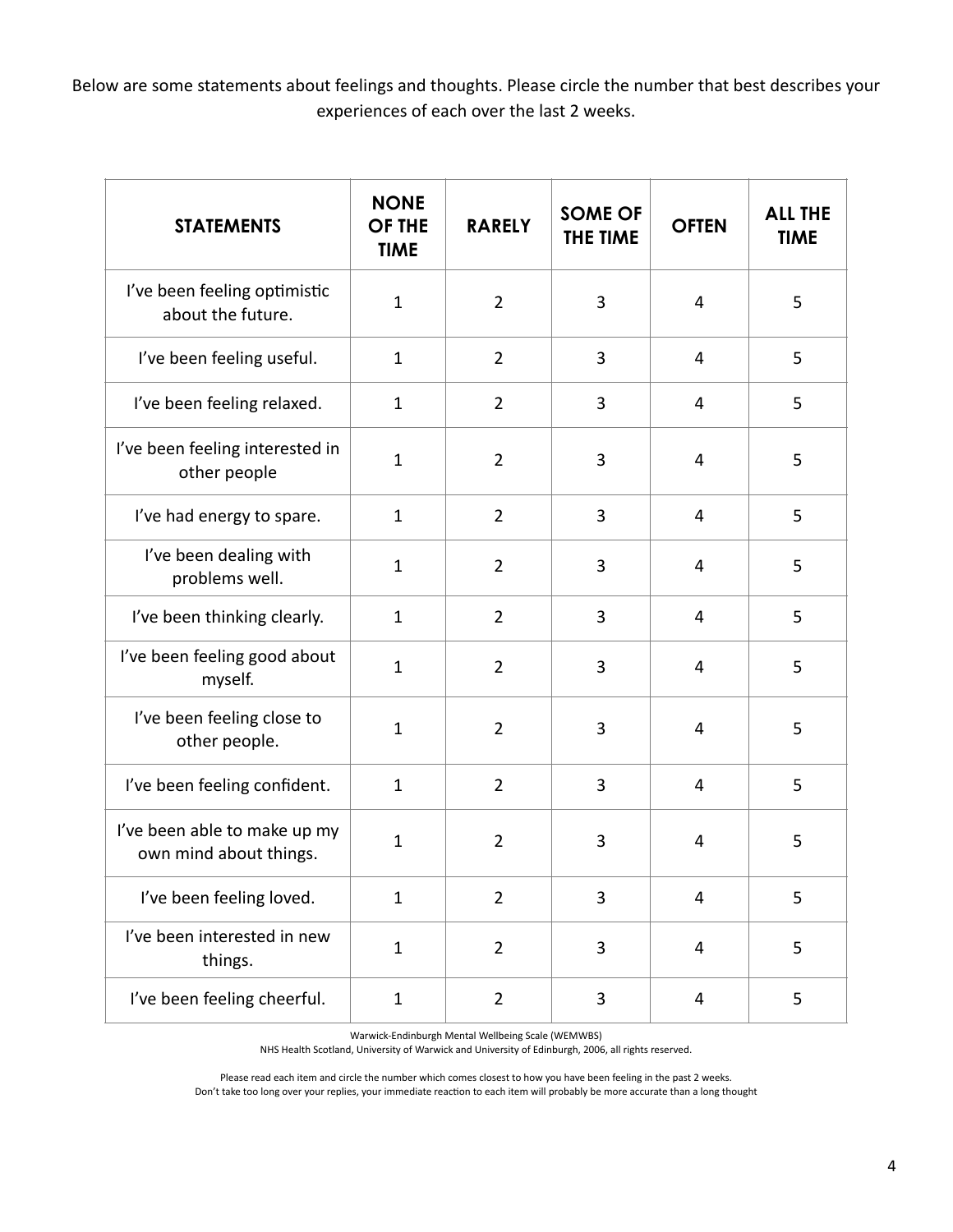

# **Informed Consent for Chiropractic Care**

When a patient seeks chiropractic health care and we accept a patient for such care, it is essential for both of us to be working for the same objective. It is important that each patient understand both the objective(s) and the method(s) that will be used to attain this objective. This will prevent any confusion or disappointment. You have the right, as a patient, to be informed about the condition and the recommended care to be provided so that you make the decision whether or not to undergo chiropractic care after being advised of the known benefits, risks, and alternatives.

Chiropractic is a science, philosophy and art which concerns itself with the relationship between the spinal structure and the health of the nervous system. As chiropractors we understand that health is a state of optimal physical, mental, and social well-being, not merely the absence of disease or infirmity.

One disturbance to the nervous system is called a vertebral subluxation. This occurs when one or more of the 24 vertebra in the spinal column become misaligned and/or do not move properly. This causes an unhealthy change to nerve function and interference to the nervous system. This may result in pain and dysfunction or may be entirely asymptomatic.

Subluxations are corrected and/or reduced by a chiropractic adjustment. An adjustment is the specific application of force to correct and/or reduce vertebral subluxation. Our chiropractic method of correction is by specific adjustments to the spine. Adjustments are done by hand where the doctor will put pressure on the specific segment(s) of the spine to adjust the vertebrae into a better position.

If at the beginning or during the course of care we encounter a non-chiropractic or unusual findings, we will advise you of those findings and recommend some further testing or refer you out to another health care provider.

Chiropractic care has been proven to be very safe and effective. It is not unusual however, to be sore after your first few corrective adjustments. Although rare it is possible to suffer from other side effects; i.e. muscle spasms, stiffness, rib fracture, headache, and dizziness. Some of these symptoms are similar presentations to people experiencing a stroke; if you have a history of strokes or think you may be experiencing one, please let us know immediately.

I have read and fully understand the above statements and therefore accept chiropractic care on this basis.

| Print Name                                                                                                                                                                                                                                                                                                         | Signature                                           |  | Date |  |  |
|--------------------------------------------------------------------------------------------------------------------------------------------------------------------------------------------------------------------------------------------------------------------------------------------------------------------|-----------------------------------------------------|--|------|--|--|
|                                                                                                                                                                                                                                                                                                                    | <b>Consent to Evaluate and Adjust a Minor Child</b> |  |      |  |  |
| being the parent or legal guardian of ________________have read and fully understand the<br><u>1, and the set of the set of the set of the set of the set of the set of the set of the set of the set of the </u><br>above Informed Consent and hereby grant permission for my child to receive chiropractic care. |                                                     |  |      |  |  |
|                                                                                                                                                                                                                                                                                                                    | <b>Pregnancy Release</b>                            |  |      |  |  |
| This is to certify that to the best of my knowledge I am not pregnant, and the above doctor and his/her associates have<br>my permission to perform an x-ray evaluation. I have been advised that x-rays can be hazardous to an unborn child.                                                                      |                                                     |  |      |  |  |
| Date of last menstrual cycle: National Section of Last mention of the United States                                                                                                                                                                                                                                |                                                     |  |      |  |  |
|                                                                                                                                                                                                                                                                                                                    |                                                     |  |      |  |  |
|                                                                                                                                                                                                                                                                                                                    |                                                     |  |      |  |  |

\_\_\_\_\_\_\_\_\_\_\_\_\_\_\_\_\_\_\_\_\_\_\_\_\_\_\_\_\_\_\_\_\_\_\_\_\_ \_\_\_\_\_\_\_\_\_\_\_\_\_\_\_\_\_\_\_\_\_\_\_\_\_\_\_\_\_\_\_\_\_\_\_\_\_\_\_ \_\_\_\_\_\_\_\_\_\_\_\_\_\_\_\_\_\_